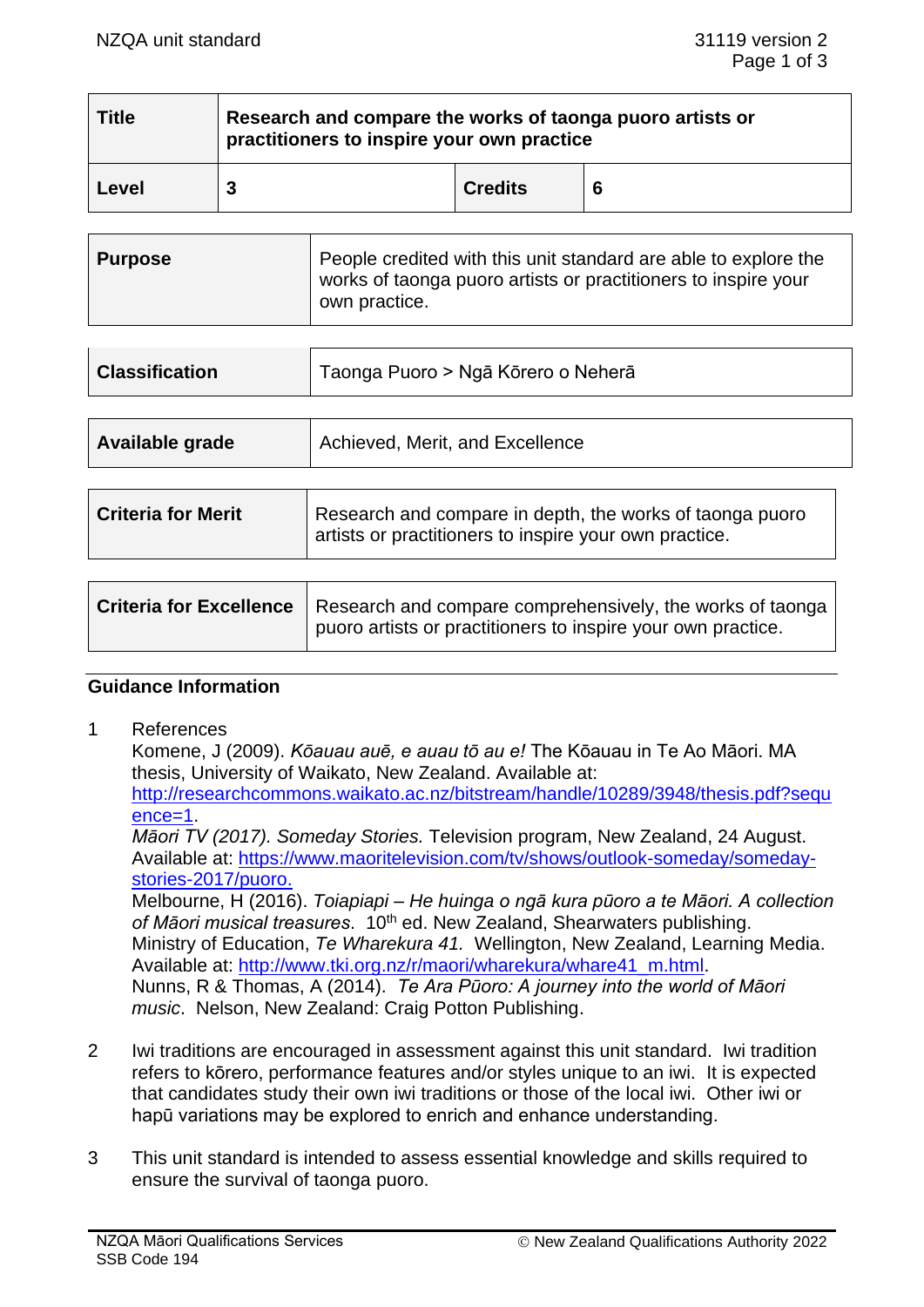4 For an achieved grade, ākonga must research and compare the works of taonga puoro artists or practitioners to inspire your own practice.

For a merit grade, ākonga must research and compare in depth, the works of taonga puoro artists or practitioners to inspire your own practice. This must be evidenced through:

- providing taonga puoro artists or practitioner background kōrero;
- describing how their achievements came to be and the significance of their achievements.

For an excellence grade, ākonga must research and compare comprehensively the works of taonga puoro artists or practitioners to inspire your own practice. This must be evidenced through:

- describing how the influencing factor impacted on their involvement in taonga puoro;
- describing the history of a piece of work completed by an individual or rōpū, and its significance to the maintenance and survival of taonga puoro.
- 5 Legislative and regulatory requirements relevant to this standard may include but are not limited to codes of practice relevant to the organisation; Health and Safety at Work Act 2015; Building Act 2004; Fire Safety and Evacuation of Buildings Regulations 2006; Protected Objects Amendment Act 2006.
- 6 Glossary

*Achievements* refers to awards, accolades, successes, and triumphs within the te ao puoro;

*Artistic variation* – similarities and differences

*Whakapapa* – iwi affiliations and place of birth.

*Background kōrero* refer to stories of people associated with taonga puoro, their upbringing and background may include but is not limited to their hapū, marae, tūrangawaewae; where they grew up; schooling; family. *Kaupapa* refers to theme, context, event, or purpose.

- 7 Ākonga will keep a fully documented visual diary or workbook to assist with assessment and authenticity.
- 8 All sources of information must be referenced.

# **Outcomes and performance criteria**

## **Outcome 1**

The works of taonga puoro artists or practitioners are explored and compared.

Range may include but is not limited to a performer, a taonga puoro maker, a composer; evidence of two artists, and one example from each artist required.